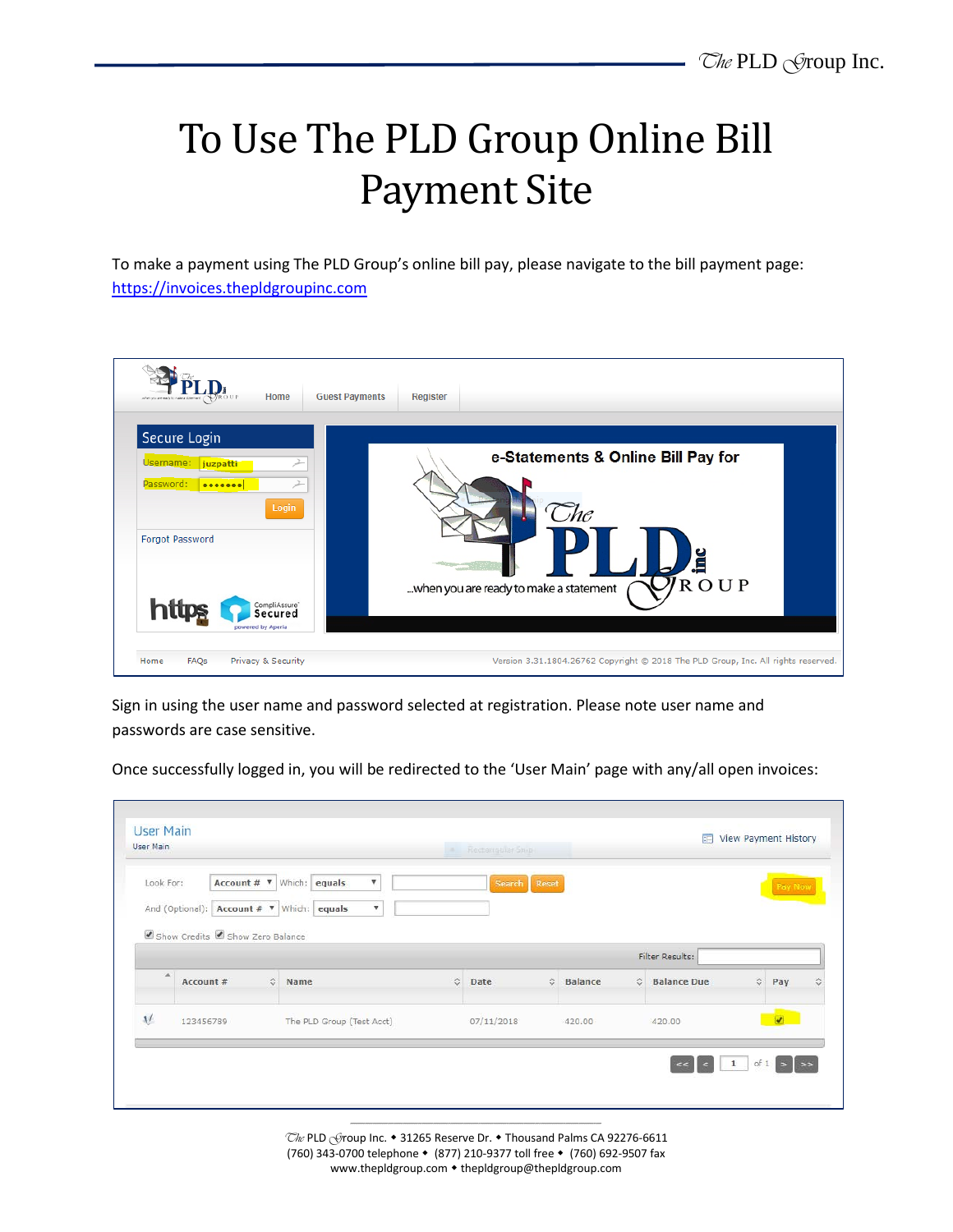Select the invoice you would like to pay by checking the box in the 'Pay' column. After you have selected the appropriate invoice, click the 'Pay Now' button in the upper right hand corner of the screen.

You will be redirected to the 'Payment Amount' page where you will be able to input the billing information. Mandatory fields are marked with an asterisk; payments will not be processed until these fields are completed.

| <b>Select</b>                                               | Summary<br>Amount                                                 | <b>Results</b>       |                            | Cancel                                         | <b>Next</b> |
|-------------------------------------------------------------|-------------------------------------------------------------------|----------------------|----------------------------|------------------------------------------------|-------------|
| <b>Payment Amount</b>                                       |                                                                   |                      | <b>Billing Information</b> |                                                |             |
|                                                             | Review your document(s) below. Click the Next button to continue. |                      |                            | Please confirm your billing information below. |             |
| The PLD Group (Test Acct)                                   |                                                                   |                      | * Name                     | Patti Drinville                                | ⊁           |
| Pay To:                                                     | The PLD Group (Test Acct)                                         |                      | Address <sub>1</sub>       | 31-265 Reserve Dr                              |             |
| <b>Account Number:</b><br><b>Invoice Number:</b>            | 123456789<br>20181750                                             |                      | <b>Address 2</b>           |                                                |             |
| Due Date:<br><b>Current Balance:</b><br><b>Balance Due:</b> | Wednesday, July 11, 2018                                          | \$420.00<br>\$420.00 | * City                     | <b>Thousand Palms</b>                          |             |
|                                                             |                                                                   |                      | * State                    | California<br>$\overline{\mathbf{v}}$          |             |
| <b>Payment Amount:</b>                                      |                                                                   | $1.00$ Pay All       | * Postal Code              | 92270                                          | ≁           |
|                                                             |                                                                   |                      | Phone                      |                                                |             |
| Comment<br>no money at this time                            |                                                                   | $\mathbf{v}$         | Email                      | patti@thepIdgroup.com                          | ┹           |
|                                                             | This page is being used for 'sample' purposes only                |                      | <b>Transaction Amount</b>  |                                                |             |
|                                                             |                                                                   |                      | Sub-Total:                 | \$1.00                                         |             |
|                                                             |                                                                   |                      |                            |                                                |             |

The right hand side of the screen indicates requested billing information. All fields marked with an asterisk are required.

The left hand side of the screen provides the account and invoice information as well as the opportunity to customize the amount you would like to pay and leave any comment that you may desire to include with the payment.

Please ensure the information matches the account and invoice you would like to pay and that the 'Payment Amount' reflects your desired payment. If you do not wish to pay the entire invoice at this time, you may uncheck the 'Pay All' box and input a specific amount. To leave a comment, use the drop down arrow in the 'Comment' section in order to input notes.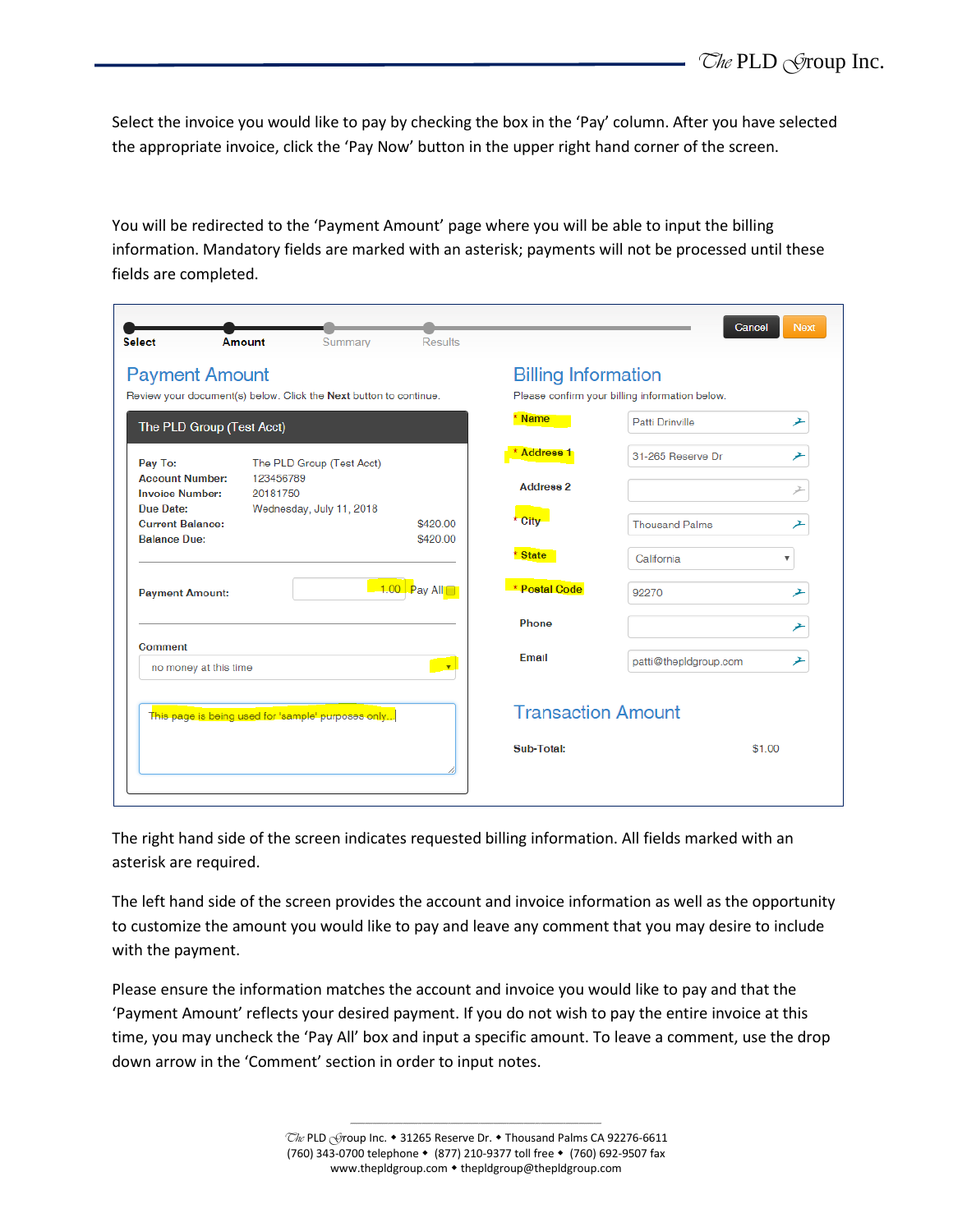Once information has been completed and reviewed, click the 'Next' button in the upper right hand corner of the screen. You will be redirected to the 'Summary Review' page.

The 'Summary Review' page provides the opportunity to verify all billing and payment information. Please review and confirm all information before proceeding.

| <b>Select</b>                                            | Amount                      | <b>Summary</b>                                  | <b>Results</b>     |                             | Previous<br>Cancel |
|----------------------------------------------------------|-----------------------------|-------------------------------------------------|--------------------|-----------------------------|--------------------|
| <b>Summary Review</b>                                    |                             |                                                 |                    | <b>Payment Amount</b>       |                    |
| Below is a summary of the payment you are about to make. |                             |                                                 | Sub Total:         | \$1.00                      |                    |
|                                                          |                             |                                                 |                    | Online Billpay Fee:         | \$0.04             |
| <b>Documents</b>                                         |                             |                                                 |                    | \$1.04                      |                    |
| Account<br>123456789                                     | Invoice<br>20181750         | <b>Description</b><br>The PLD Group (Test Acct) | Amount<br>\$420.00 | <b>Payment Date</b>         |                    |
|                                                          |                             | Fees / Discounts                                | \$0.00             | <b>Pay Now</b>              |                    |
|                                                          |                             | <b>Payment Amount</b>                           | (\$1.00)           | <b>Euture Payment</b>       |                    |
|                                                          |                             | <b>Credit Amount Applied</b>                    | \$0.00             |                             |                    |
|                                                          |                             | <b>Balance Remaining</b>                        | \$419.00           | <b>Payment Method</b>       |                    |
|                                                          |                             |                                                 |                    | Credit Card                 |                    |
| <b>Billing Information</b>                               |                             |                                                 |                    | <b>Payment Details</b>      |                    |
| Name:                                                    | Patti Drinville             |                                                 |                    |                             |                    |
|                                                          | Address: 31-265 Beserve Dr. |                                                 |                    | <b>Payment Confirmation</b> |                    |
|                                                          | Thousand Palms, CA 92270    |                                                 |                    |                             |                    |
| Phone:                                                   |                             |                                                 |                    | Save Payment Information    |                    |
| Email:                                                   | patti@thepIdgroup.com       |                                                 |                    |                             |                    |

This page provides three options for payment:

- 1. Payment Date. You may choose to pay now or schedule a future payment.
- 2. Payment Method. For our online bill pay site, we currently only accept credit cards.
- 3. Payment Confirmation. If you would like payment information to be saved for future use, please check the box to 'Save Payment Information'. Please note: at no time does The PLD Group have access to your credit card information.

Once the Credit Card field is selected, a secure transaction vehicle linked directly to the bank with appear in a pop up box. Please note: credit card information presented for payment will NEVER be shared with The PLD Group Inc.

> ------------------------------------------------------------------------------------------------------------------------------------- The PLD Group Inc. • 31265 Reserve Dr. • Thousand Palms CA 92276-6611 (760) 343-0700 telephone (877) 210-9377 toll free (760) 692-9507 fax www.thepldgroup.com • thepldgroup@thepldgroup.com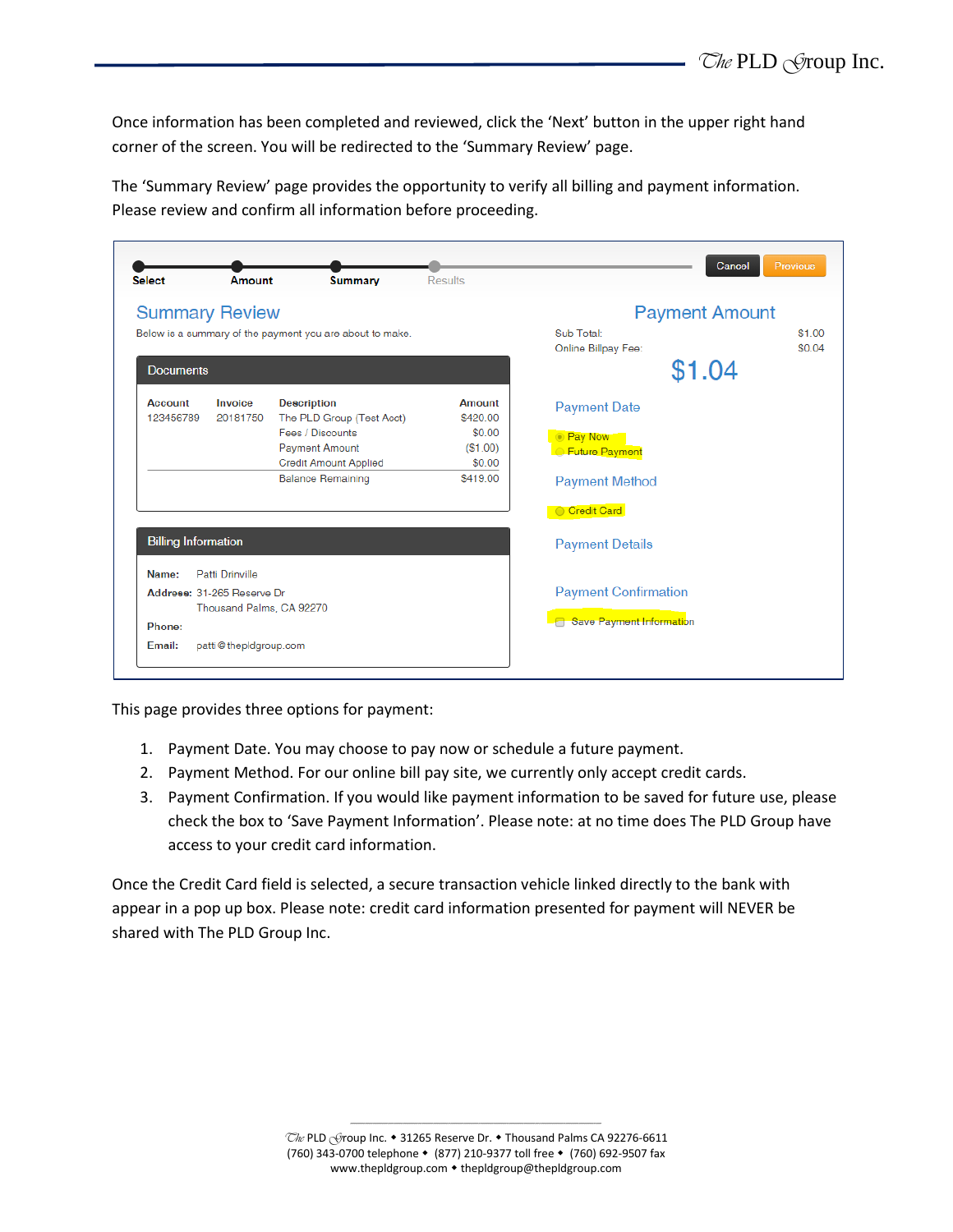|                 | yment you are about to make. Please review the information and confirm your billing information. |              |                            |                                               |
|-----------------|--------------------------------------------------------------------------------------------------|--------------|----------------------------|-----------------------------------------------|
| Dr<br>s, CA 922 | COMODO<br>1233331212200344<br>01<br>Ψ                                                            | Online<br>22 | Total:<br>ine Billpay Fee: | <b>Payment Amour</b><br>\$1.04                |
|                 |                                                                                                  |              | wment Method:              | <b>Credit Card</b>                            |
| Security        | Cancel<br>Save                                                                                   |              |                            | ht © 2018 The PLD Group, Inc. All ri<br>reser |

Enter the credit card information as seen using the sample display above. Please note: this is not real credit card information and is being used solely for display purposes.

Select the expiration date from the drop down menus and select 'Save' at the bottom of the pop up box.

Once saved, the pop up page will close and you will be redirected back to the 'Summary Review' page. At this point, the last four numbers from your card will be displayed in the 'Payment Details' section and you will be able to confirm the payment.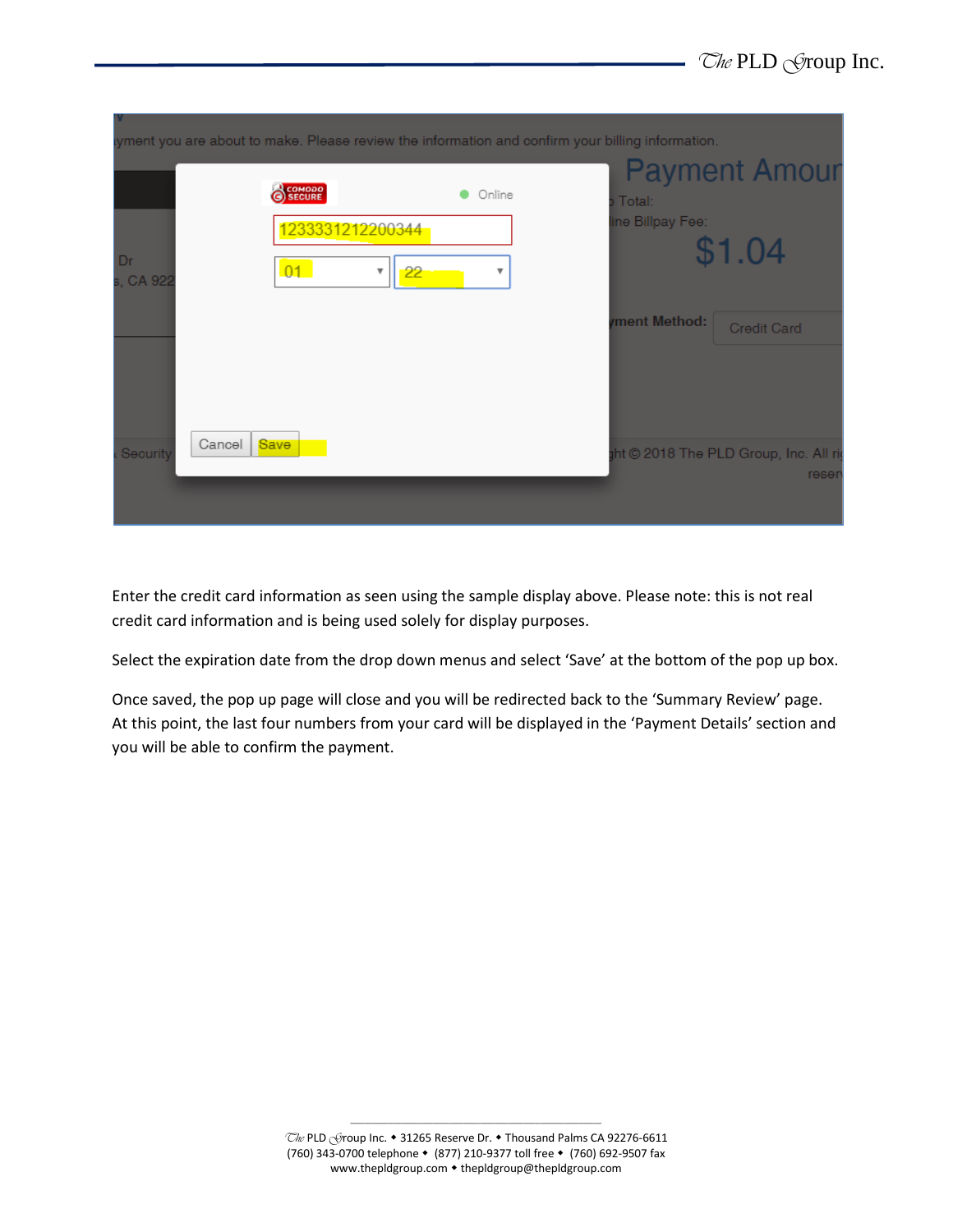| <b>Summary Review</b>       |                            |                                                          |                               | <b>Payment Amount</b>                        |                 |
|-----------------------------|----------------------------|----------------------------------------------------------|-------------------------------|----------------------------------------------|-----------------|
|                             |                            | Below is a summary of the payment you are about to make. |                               | Sub Total:                                   | \$100<br>\$0.04 |
| <b>Documents</b>            |                            |                                                          | Online Billpay Fee:<br>\$1.04 |                                              |                 |
|                             |                            |                                                          |                               |                                              |                 |
| <b>Account</b><br>123456789 | Invoice<br>20181750        | <b>Description</b><br>The PLD Group (Test Acct)          | <b>Amount</b><br>\$420.00     | <b>Payment Date</b>                          |                 |
|                             |                            | Fees / Discounts                                         | \$0.00                        | <b>Pay Now</b>                               |                 |
|                             |                            | <b>Payment Amount</b>                                    | (\$1.00)                      | ● Future Payment                             |                 |
|                             |                            | <b>Credit Amount Applied</b>                             | \$0.00                        |                                              |                 |
|                             |                            | <b>Balance Remaining</b>                                 | \$419.00                      | <b>Payment Method</b>                        |                 |
|                             |                            |                                                          |                               | Credit Card                                  |                 |
| <b>Billing Information</b>  |                            |                                                          |                               | <b>Payment Details</b>                       |                 |
| Name:                       | Patti Drinville            |                                                          |                               | Masked Account Number: Card ending with 0344 |                 |
|                             | Address: 31-265 Reserve Dr |                                                          |                               |                                              |                 |
|                             | Thousand Palms, CA 92270   |                                                          |                               | <b>Payment Confirmation</b>                  |                 |
| Phone:                      |                            |                                                          |                               |                                              |                 |
| Email:                      | patti@thepIdgroup.com      |                                                          |                               | Save Payment Information                     |                 |
|                             |                            |                                                          |                               | I Confirm this Payment                       |                 |

If all information is correct, check the box for 'I Confirm this Payment' and click 'Pay Now'.

Once the transaction is approved by the bank, you will be redirected to access your receipt.